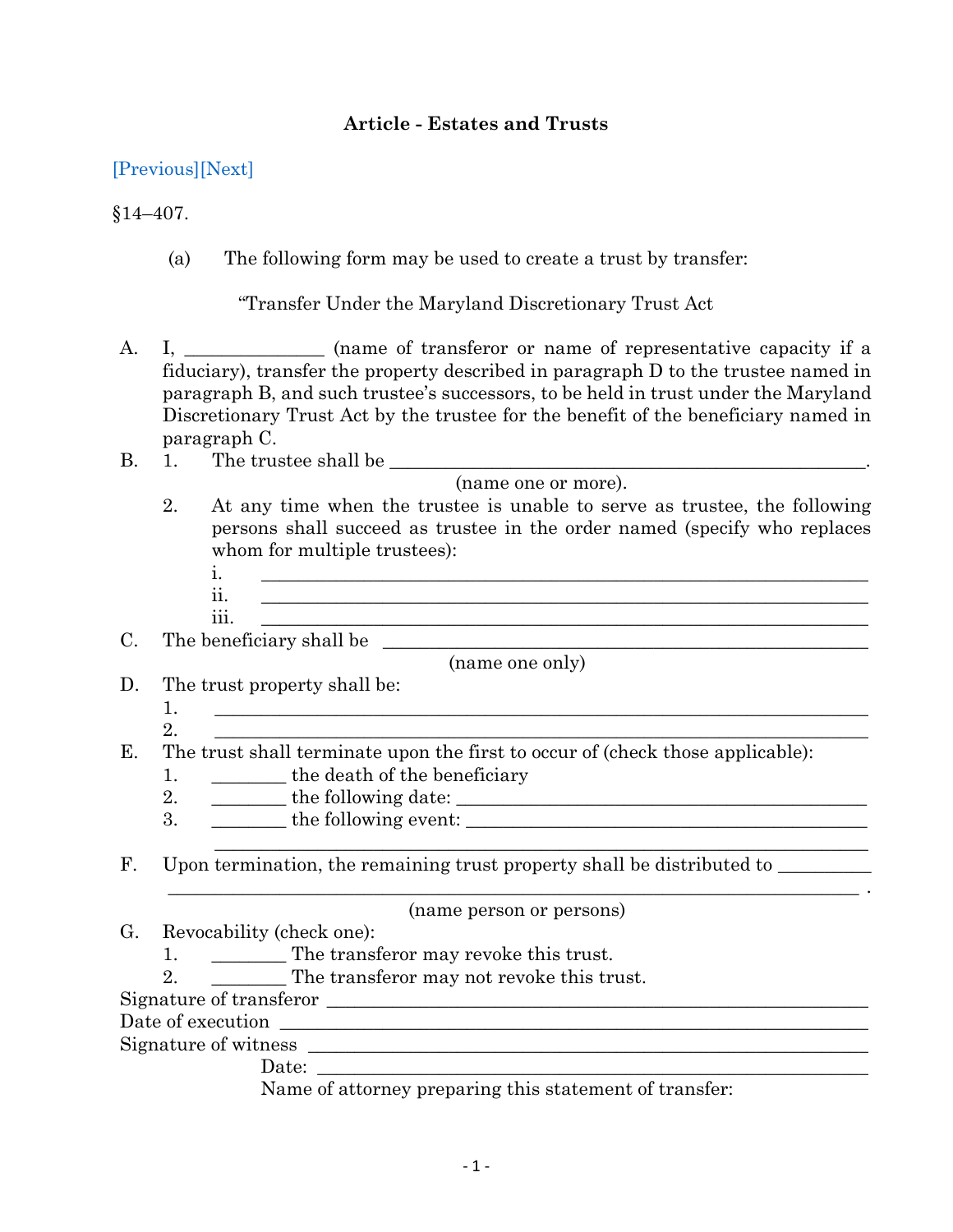| State of Maryland, |                            |  |                                    |  | $\therefore$ SS                                                                                                                                      |  |  |
|--------------------|----------------------------|--|------------------------------------|--|------------------------------------------------------------------------------------------------------------------------------------------------------|--|--|
|                    |                            |  |                                    |  | I hereby certify that on (fill in date) before me, a notary                                                                                          |  |  |
|                    |                            |  |                                    |  | public of the State of Maryland, personally appeared                                                                                                 |  |  |
|                    | (name of transferor) known |  |                                    |  |                                                                                                                                                      |  |  |
|                    |                            |  |                                    |  | to me, or satisfactorily proven, to be the person whose name is subscribed to<br>the within instrument and who acknowledges that he/she (strike one) |  |  |
|                    |                            |  |                                    |  | executed the same for the purposes therein contained.                                                                                                |  |  |
|                    |                            |  | Witness my hand and Notarial Seal. |  |                                                                                                                                                      |  |  |

Notary Public

My commission expires:

(b) The following form may be used to create a trust by declaration:

"Declaration of Trust Under the Maryland Discretionary Trust Act

- A. I. (name of property owner) declare that henceforth I as trustee will hold the property described in paragraph D in trust under the Maryland Discretionary Trust Act for the benefit of the beneficiary named in paragraph C.
- B. 1. At any time when I am unable to serve as trustee, the trustee shall be:

(name one or more)

 $\_$  , and the set of the set of the set of the set of the set of the set of the set of the set of the set of the set of the set of the set of the set of the set of the set of the set of the set of the set of the set of th

- 2. At any time when the trustee who succeeds me is unable to serve as trustee, the following persons shall succeed as trustee in the order named (specify who replaces whom for multiple trustees):
	- i. \_\_\_\_\_\_\_\_\_\_\_\_\_\_\_\_\_\_\_\_\_\_\_\_\_\_\_\_\_\_\_\_\_\_\_\_\_\_\_\_\_\_\_\_\_\_\_\_\_\_\_\_\_\_\_\_\_\_\_\_\_\_\_\_\_
	- $\rm ii. \quad \_$ iii.  $\Box$
- C. The beneficiary shall be
- D. The trust property shall be:
	- 1.
	- $2.$

E. The trust shall terminate upon the first to occur of (check those applicable):

- 1. \_\_\_\_\_\_\_\_ The death of the beneficiary
- 2. \_\_\_\_\_\_\_\_ The following date: \_\_\_\_\_\_\_\_\_\_\_\_\_\_\_\_\_\_\_\_\_\_\_\_\_\_\_\_\_\_\_\_\_\_\_\_\_\_\_\_\_\_\_
- 3. The following event:
- F. Upon termination, the remaining trust property shall be distributed to \_\_\_\_\_\_\_

 $\mathcal{L}_\mathcal{L} = \{ \mathcal{L}_\mathcal{L} = \{ \mathcal{L}_\mathcal{L} = \{ \mathcal{L}_\mathcal{L} = \{ \mathcal{L}_\mathcal{L} = \{ \mathcal{L}_\mathcal{L} = \{ \mathcal{L}_\mathcal{L} = \{ \mathcal{L}_\mathcal{L} = \{ \mathcal{L}_\mathcal{L} = \{ \mathcal{L}_\mathcal{L} = \{ \mathcal{L}_\mathcal{L} = \{ \mathcal{L}_\mathcal{L} = \{ \mathcal{L}_\mathcal{L} = \{ \mathcal{L}_\mathcal{L} = \{ \mathcal{L}_\mathcal{$ (name person or persons)

 $\_$  , and the set of the set of the set of the set of the set of the set of the set of the set of the set of the set of the set of the set of the set of the set of the set of the set of the set of the set of the set of th

G. Revocability (check one): 1. \_\_\_\_\_\_\_\_ The declarant may revoke this trust.